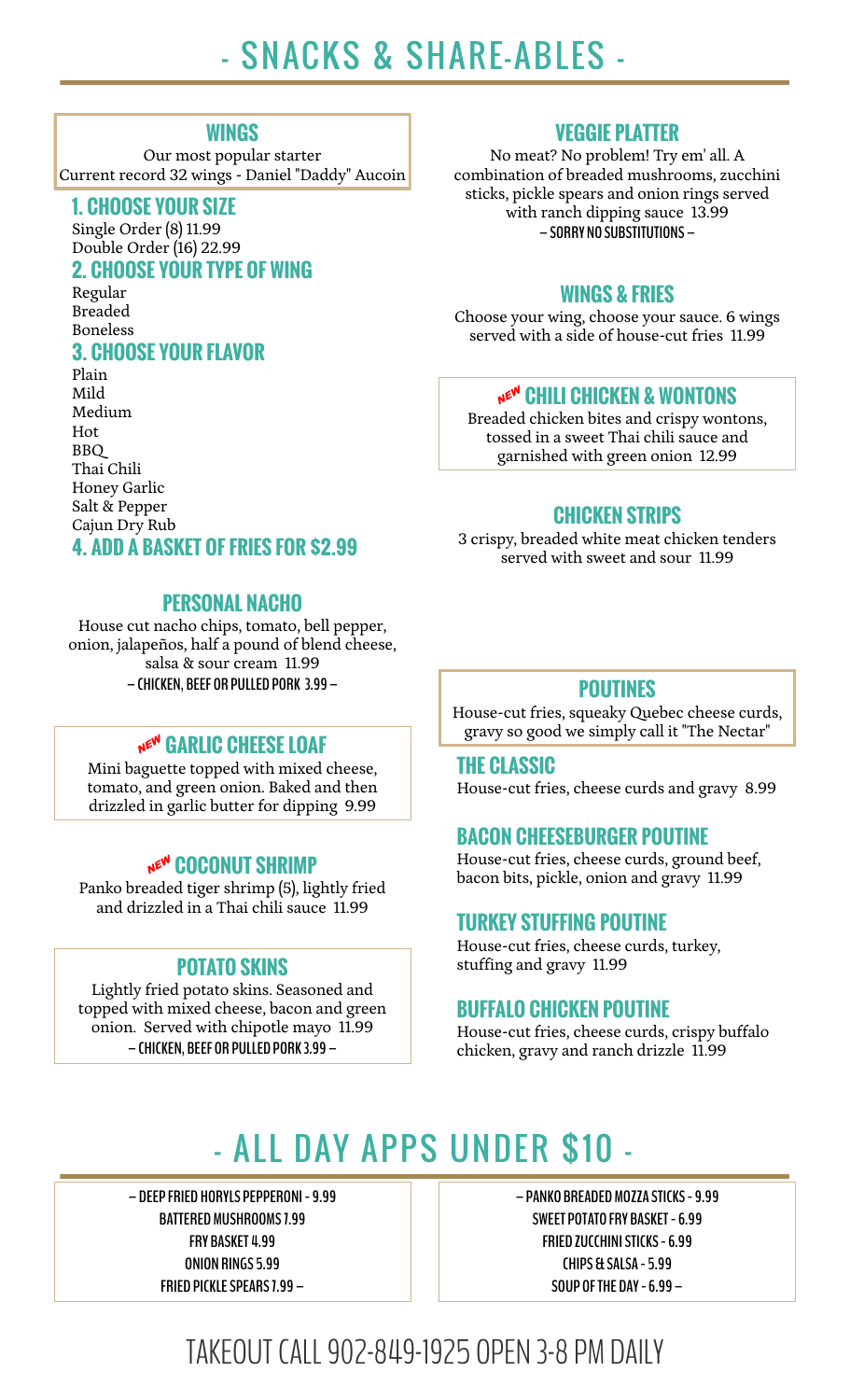# BURGERS

#### ALL SANDWICHES & WRAPS ARE SERVED WITH YOUR CHOICE OF HOUSE-CUT FRIES OR MASHED POTATO

# **VEGGIE BURGER**

100% plant based patty, with lettuce, tomato, pickle & onion on a sesame seed bun 12.75

### A **CRISPY CHICKEN BURGER**

Breaded chicken breast, lettuce, tomato and mayo on a sesame seed bun 13.75

# sauce on a sesame seed bun 13.75 **TRIPLE BACON CHEESEBURGER**

7oz house-made beef patty with SIX slices of bacon and cheddar cheese. Topped with lettuce, tomato, pickle and onion on a pretzel bun 15.25

# A **JALAPENO & CHEDDAR CHICKEN BURGER**

Breaded chicken breast, jalepeno, cheddar cheese, cajun mayo on a pretzel bun 14.25

# **NEW THE BIG PIG**

Pulled pork, bacon, onion rings, melted cheddar and a 7oz beef patty on a pretzel bun. 18.75

# **DELUXE BURGER**

7oz house made beef patty, charbroiled and topped with lettuce, tomato, pickle and onion 12.25

### **BBQ BACON & MUSHROOM BURGER**

7oz house made beef patty topped with Swiss cheese, bacon, sautéed mushroom and bbq

### **PLAIN OL' HAMBURGER**

As plain as you could ask for. Our 7oz house-made beef patty on a sesame seed bun 11.95

### **FIREBALL BURGER**

7oz house-made beef patty, jalapeno peppers, cheddar cheese, hot sauce and spicy mayo on a pretzel bun 13.75

# A **HANG OVER BURGER**

7oz house made beef patty with bacon, cheese and topped with a fried egg on a sesame seed bun 14.25

INSTEAD OF REGULAR STARCH YOU MAY SUBSTITUTE FOR SWEET POTATO FRIES, ONION RINGS, ANY SMALL SALAD OR ROASTED POTATOS \$2.75

# SOUPS & SALADS

ALL FULL SIZED SALADS ARE SERVED WITH GARLIC BREAD - ADD GRILLED CHICKEN OR SHRIMP FOR 4.25

# **CAESAR SALAD**

Romaine lettuce, bacon, croutons and parmesan cheese tossed in caesar dressing FULL SIZE 10.75

# **CHICKEN CAESAR SALAD**

Grilled chicken, romaine lettuce, bacon, croutons and parmesan cheese FULL SIZE 13.25

### **GARDEN SALAD**

Lettuce, tomato, cucumber, onion and carrot with your choice of dressing FULL SIZE 9.75

# DIPS & SIDE KICKS

Grilled Chicken Breast or Garlic Shrimp 4.25

Mushrooms or Onions 1.49

Salsa or Sour Cream 1.50 Salsa or Sour Cream 1.50

Gravy 1.99

Rice or Mashed 2.99 Roasted Potatoes 2.95

Side Veg 2.85 Ranch, BBQ, Thai Chili, Chipotle Mayo, Mild, Medium, Hot, Honey Garlic, Blue Cheese, Honey<br>Mustard .99 Au Jus 1.99 Au Jus 1.99 Au Jus 1.99 Au Jus 1.99 Au Jus 1.99 Au Jus 1.99 Au Jus 1.99 Au Jus 1.99 Au Jus 1.99 Au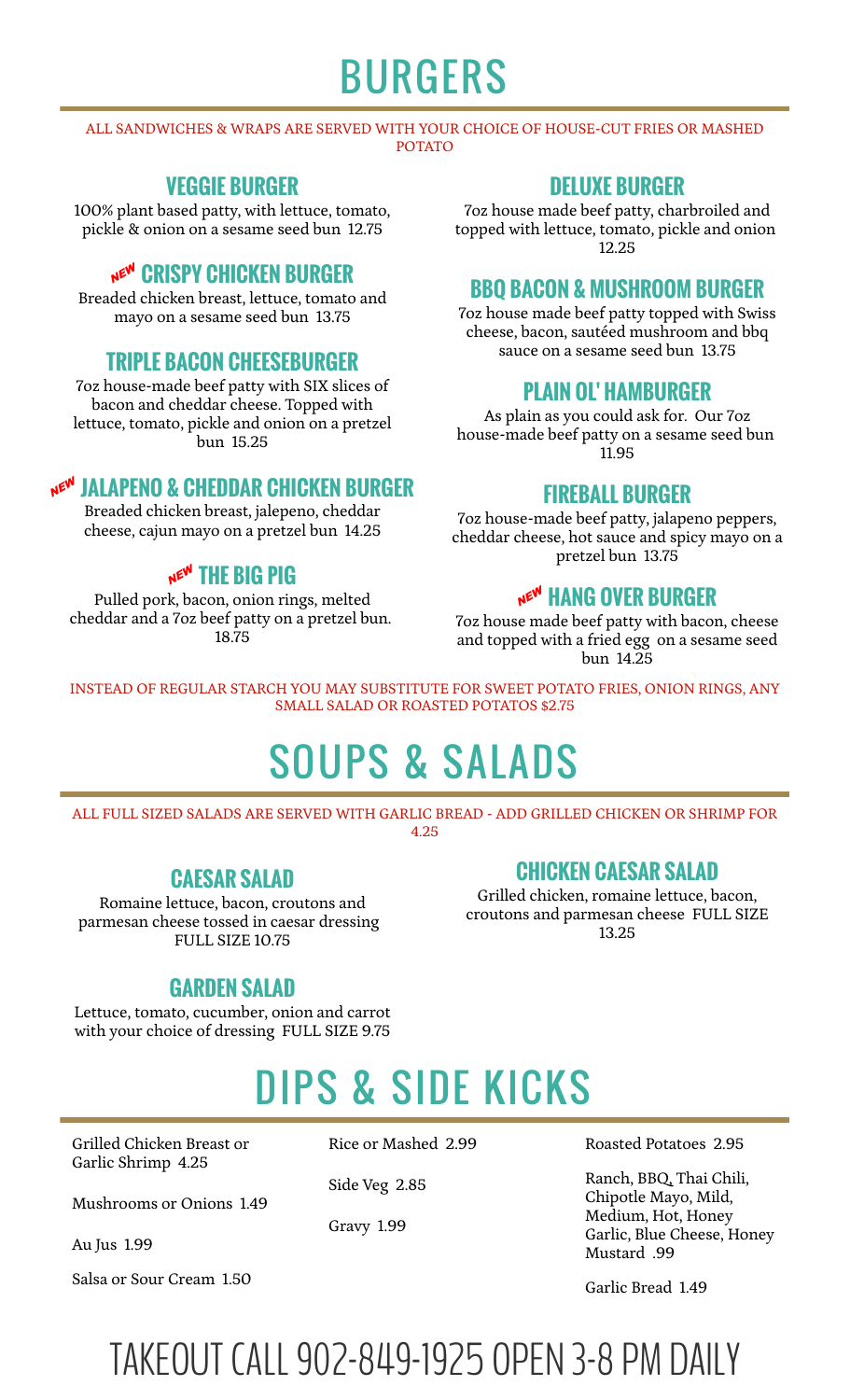# - SANDWICHES -

#### ALL SANDWICHES & WRAPS ARE SERVED WITH YOUR CHOICE OF SIDE (HOUSE-CUT FRIES, MASHED POTATO, SOUP OR RICE)

# A **PULLED PORK**

Slow cooked pulled pork in BBQ sauce topped with coleslaw on a pretzel bun – 13.25 **– MAKE IT A MELT - \$1.50 –**

### **PHILLY CHEESE STEAK**

Sautéed beef, mushroom, onion & bell pepper on a grilled baguette, drizzled with mayo and topped with Swiss cheese. Au Jus dipping sauce on the side – 13.75

#### **NEW STEAK SANDWICH**

5oz New York strip loin steak, sautéed mushroom and onions served on a slice of garlic baguette – 14.75

### **BUFFALO CHICKEN**

Breaded chicken breast tossed in hot sauce with tomato, lettuce and ranch on a toasted Vienna roll – 13.75 **– ADD CHEESE OR BACON \$1.50 –**

# **CLUB-HOUSE**

Grilled chicken breast, bacon, lettuce, tomato and mayo on McFadgen's Bakery bread – 12.50 **– ADD CHEESE \$1.50 –**

#### A **PHILLY CHICKEN AND CHEESE**

Sautéed chicken, mushroom, onion & bell pepper on a grilled baguette, drizzled with mayo and topped with Swiss cheese – 13.75

#### **QUESADILLA**

Your choice of seasoned beef or grilled chicken, bell pepper, cheddar cheese and green onion sprinkled with a Mexican spice blend on a grilled tortilla. Served with salsa and sour cream – 13.25

#### A **CHICKEN PARMESAN SANDWICH**

Crispy chicken breast and zesty tomato sauce. Topped with melted Swiss cheese and served on a pretzel bun – 13.75

# - WRAPS -

### A **CHICKEN BACON RANCH WRAP**

Choice of grilled or breaded chicken, bacon, lettuce, tomato and ranch dressing – 13.75

### **VEGGIE WRAP**

Baby spinach, cucumber, bell pepper, red onion, tomato and julienne carrot tossed in our buffalo ranch sauce – 11.75

#### **NEW CRANBERRY TURKEY WRAP**

Roasted turkey, lettuce, red onion, carrot and cranberry mayo – 13.25

### **PHILLY WRAP**

Choice of chicken or beef. Sautéed with bell pepper, mushroom and onion then drizzled with mayo – 13.75

### **CHICKEN CAESAR WRAP**

Grilled chicken breast, bacon, romaine lettuce, parmesan cheese and caesar dressing – 12.75

### **CLUB WRAP**

Its a club house in a wrap! Grilled chicken, bacon, lettuce, tomato and mayo – 12.25

#### A **THAI CHICKEN WRAP**

Grilled chicken breast, crispy wontons, lettuce, tomato, red onion, and carrot tossed in Thai chili sauce – 13.75

# - SUBSTITUTIONS -

INSTEAD OF REGULAR STARCH YOU MAY SUBSTITUTE FOR SWEET POTATO FRIES, ONION RINGS, ANY SMALL SALAD OR ROASTED POTATOES FOR \$2.75 . - OR A CUP OF SEAFOOD CHOWDER FOR \$4.95